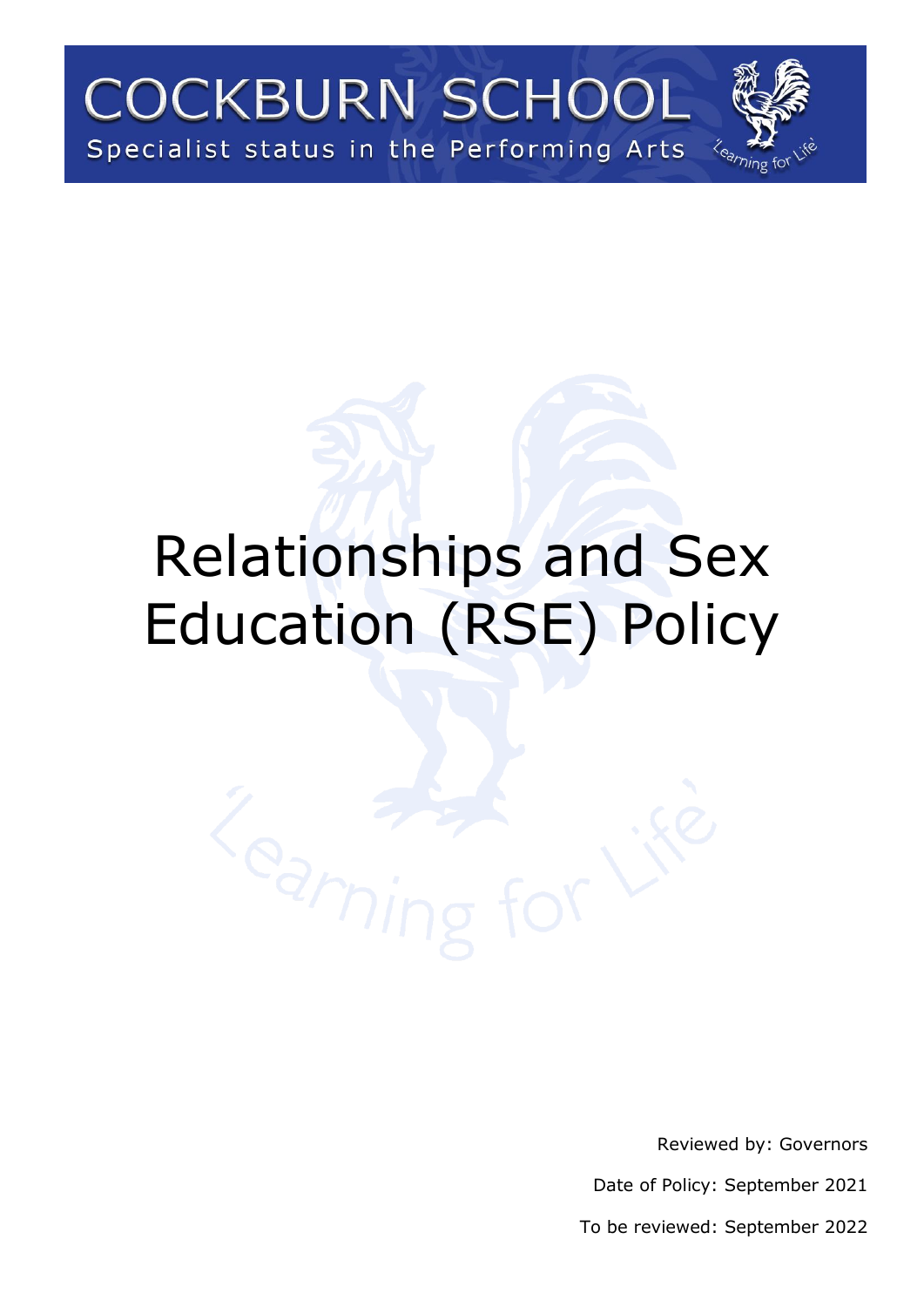### **1. Moral and Values Framework**

Cockburn School's Vision of 'Transformation to Excellence' is accomplished by incorporating the following Values and Expectations into everyday practice:

- Values Resilient, Responsible, Aspirational, Independent, Respectful.
- Expectations Positive, Polite, Prepared, Punctual, Pride

We will encourage students to be aware of the traditions and beliefs of others, promoting mutual understanding and tolerance.

We believe that Sex and Relationships Education can also lead to positive health and behavioural outcomes particularly with regard to delaying the onset of intercourse and increasing the likelihood of contraception being used when young people have intercourse.

We will help young people to value themselves and others and to be given the skills and knowledge to help them take care of themselves and others. We will endeavour to increase their sense of self-worth and self-esteem.

As a school, we teach Relationships and Sex Education within a moral and values framework, which engenders:

- Self-respect
- Respect and tolerance towards others who may have different backgrounds, cultures, feelings, views and sexuality
- An awareness of the way others feel
- Mutual support and co-operation, as well as honesty and openness
- The acceptance of the responsibility for, and the consequences of, personal actions
- The right of people to hold their own views within the boundaries of respect for the rights of others
- The right not to be abused by or taken advantage of by other people
- The right to accurate information about sex and relationship issues

## **2. Aims**

The aims of Relationships and Sex Education (RSE) at our school are to:

- Provide accurate information about relationships, sex, sexual health, sexuality, healthy lifestyles, diversity and personal identity
- Dispel myths and misconceptions and teach students the correct vocabulary to describe themselves and their bodies
- Explore a range of attitudes and values towards sex, relationships and health related issues and help students reach their own informed opinions
- Develop a sense of mutual respect and care for others
- Increase students' self-esteem, assertiveness skills and understanding of rights and responsibilities
- Develop skills in communication, risk assessment, decision making, assertiveness, seeking help, helping other young people with relevant information from which they can make informed choices.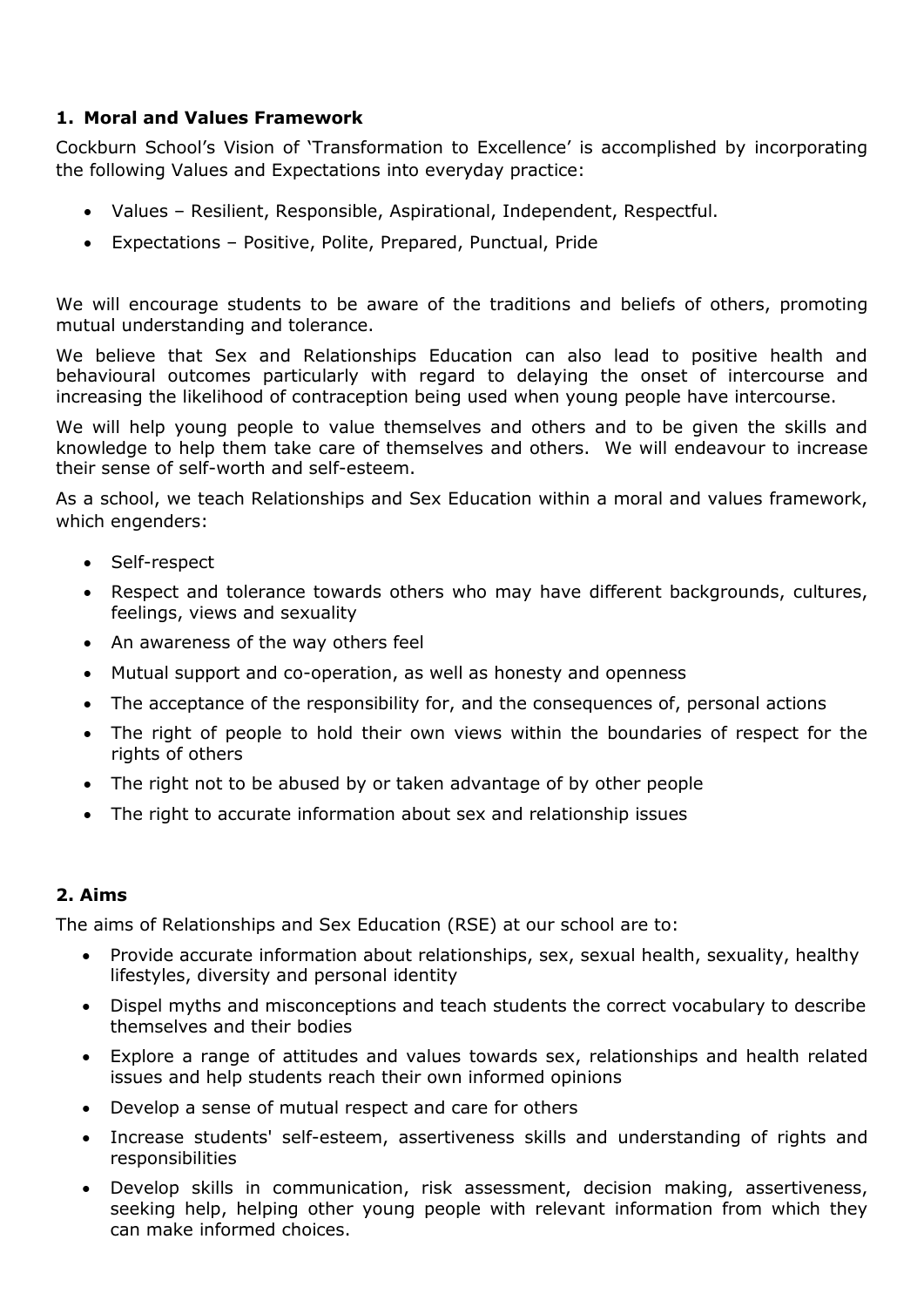- Identify changing issues that may arise throughout the school year and tackle them e.g. sexting
- Ensure students are aware of the law on sex, relationships and young people as well as broader safeguarding issues – how it protects them and consequences of breaking the law.
- Prepare students for puberty, and give them an understanding of sexual development and the importance of health and hygiene
- Create a positive culture around issues of sexuality and relationships
- Provide a framework in which sensitive discussions can take place
- Help students develop feelings of confidence and empathy
- Develop an awareness of students' self-worth and that of others.
- Develop a sense of individual and collective responsibilities
- Develop the skills necessary to use information appropriately to reach a considered opinion.

## **3. Statutory requirements**

The Relationships Education, Relationships and Sex Education and Health Education (England) Regulations 2019, made under sections 34 and 35 of the Children and Social Work Act 2017, make Relationships Education compulsory for all students receiving primary education and Relationships and Sex Education (RSE) compulsory for all students receiving secondary education.4 They also make Health Education compulsory in all schools except independent schools. We also meet the September 2020 Statutory Guidance about Relationships Education, Relationships and Sex Education (RSE) and Health Education.

As a school, we must provide RSE to all students as per the Relationships and Sex Education statutory guidance and the [Children and Social Work Act 2017](http://www.legislation.gov.uk/ukpga/2017/16/section/34/enacted) 

In teaching RSE, we must have regard to the guidance issued by the Secretary of State, as outlined in section 403 of the [Education Act 1996.](http://www.legislation.gov.uk/ukpga/1996/56/contents)

At Cockburn School, we teach RSE as set out in this policy.

### **4. Involvement of parents/carers, students and staff**

This policy is developed in consultation with staff, students and parents/carers. The consultation and policy development process involve the following steps:

- 1. The policy is fully reviewed by key staff and the school's Governing Body who have ensured that, in line with DfE guidance, it contains all relevant information, including relevant national and local guidance
- 2. The policy is shared with associated staff who are given the opportunity to review the policy and make suggestions and recommendations
- 3. Student voice is used to engage learners and consult with them about their needs and expectations for their RSE experience in school
- 4. The RSE policy will be made available on the school website to enable parent/carers to view it and respond as appropriate

### **5. Definition**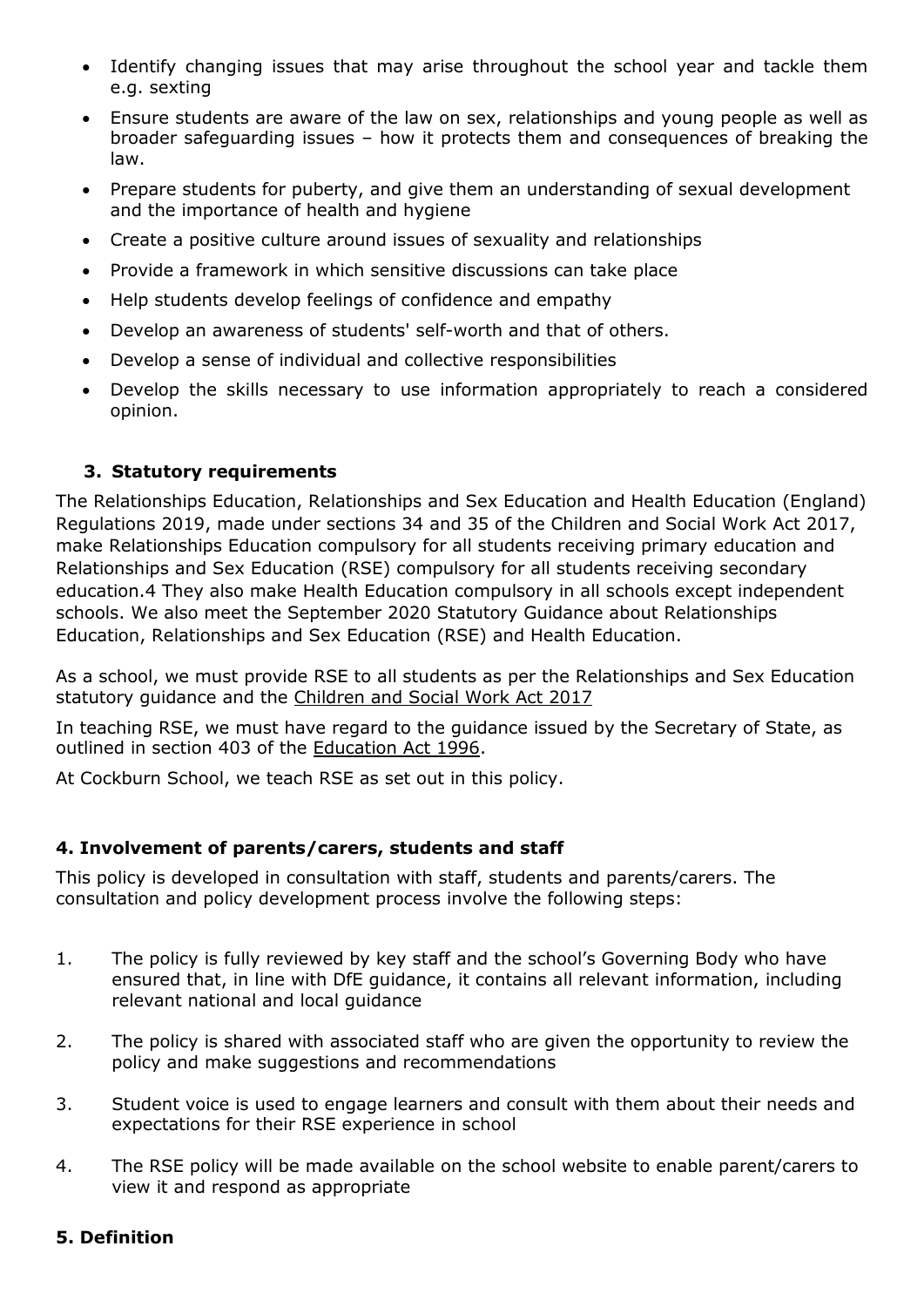RSE is about the emotional, social and cultural development of students, and involves learning about relationships, sex, sexual health, sexuality, healthy lifestyles, diversity and personal identity. It should support children and young people in managing mental health, puberty and adolescence and prepare them for an adult life in which they can:

- Develop positive values and a moral framework that will guide their decisions, judgements and behaviours
- Have the confidence and self-esteem to value themselves and others
- Behave responsibly within personal and sexual relationships
- Communicate effectively
- Have sufficient information and skills to protect themselves and their partner from unintended / unwanted conceptions and STIs (Sexually Transmitted Infections)
- Neither exploit others, nor be exploited
- Access confidential advice and support
- Be aware of and enjoy their sexuality
- Understand how to keep themselves safe and to keep their peers safe

RSE involves a combination of sharing information, and exploring issues and values with students. It is not about the promotion of sexual activity.

## **6. Why should RSE be taught?**

Effective RSE is essential to embrace the challenges of creating a happy and successful adult life, students need knowledge that will enable them to make informed decisions about their wellbeing, health and relationships and to build their self-efficacy. Students can also put this knowledge into practice as they develop the capacity to make sound decisions when facing risks, challenges and complex contexts. Everyone faces difficult situations in their lives. These subjects can support young people to develop resilience, to know how and when to ask for help, and to know where to access support.

## **7. Curriculum**

We believe that Sex and Relationships Education should be made relevant and accessible to all young people. The Sex and Relationships Education Programme will reflect the schools' ethos and encourage the following:

- respect for self
- respect for others
- awareness of the consequences of their own actions
- responsibility for their family, friends, school and the wider community

### **Sex & Relationships Education**

It may be necessary to adapt the curriculum as and when necessary. We have developed the curriculum in consultation with a range of stakeholders, taking into account the age, needs and feelings of students. If students ask questions outside the scope of this policy, teachers will respond in an appropriate manner, so that students are fully informed and do not need to seek answers online.

### **Scheme of Learning**

Key Stage 3 -Puberty, Body Parts, Hygiene, Sexuality, Sexual Language, Healthy and Unhealthy Relationships, FGM and Domestic Abuse.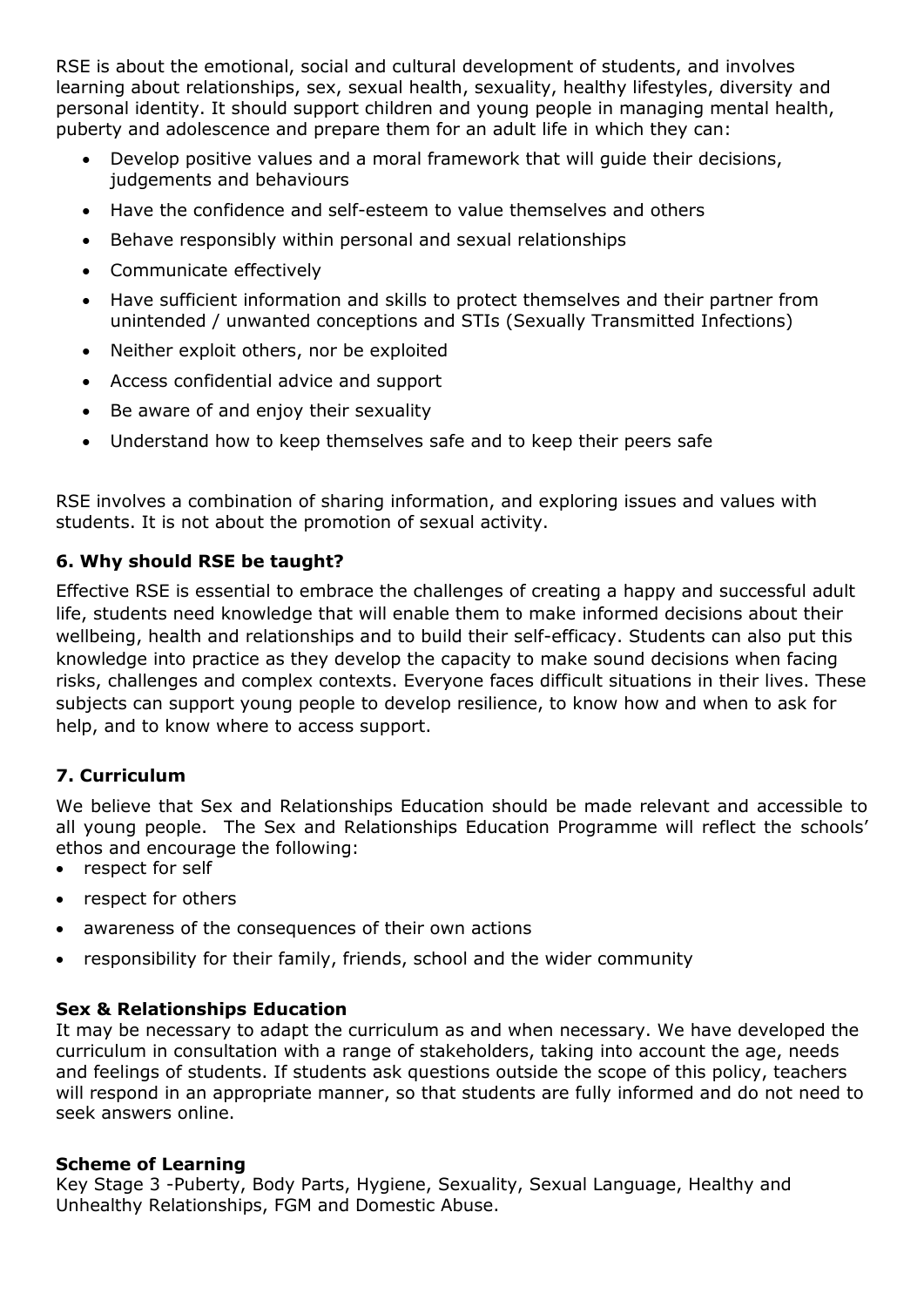Key stage 4- STI's contraception, Pregnancy, Parenting, Abortion, Adoption, Relationships, body image, exploitation.

Across the curriculum Sex & Relationship Education is covered in RE, Science, ICT. Issues relating to sex and relationships are explored in English and Drama.

For more information about our curriculum please consult the curriculum pages on the school website<https://www.cockburnschool.org/curriculum/> or email [info@cockburnschool.org](mailto:info@cockburnschool.org)

# **8. Delivery of RSE**

## **8.1 The Delivery of RSE**

RSE is taught within the Personal, Social, Health and Economic (PSHE) education curriculum. Biological aspects of RSE are taught within the Science curriculum, and other aspects are included in Religious Education, ICT and PE.

RSE focuses on giving young people the information they need to help them to develop healthy, nurturing relationships of all kinds, including:

- Families
- Respectful relationships, including friendships
- Online and media
- Being safe
- Intimate and sexual relationships, including sexual health
- Understanding consent

These areas of learning are taught within the context of family life, taking care to ensure that there is no stigmatisation of children based on their home circumstances (families can include single parent families, LGBT parents, families headed by grandparents, adoptive parents and foster parents/carers, amongst other structures) along with reflecting sensitively that some children may have a different structure of support around them, including looked after children, young carers or those with parents/carers on remand or serving a custodial sentence.

### **8.2 RSE resources**

RSE resources are chosen carefully and checked for:

- Being up to date
- Being inclusive including different types of sexuality
- Giving positive, healthy and unbiased messages
- Age appropriateness
- Promoting positive values
- **Accuracy**

### **8.4 How is RSE delivered?**

RSE is an important subject area, and as such, is:

- Fully embedded into the school's PSHE curriculum
- Covered as part of the wider curriculum, and aspects are covered in several subjects, including science and RE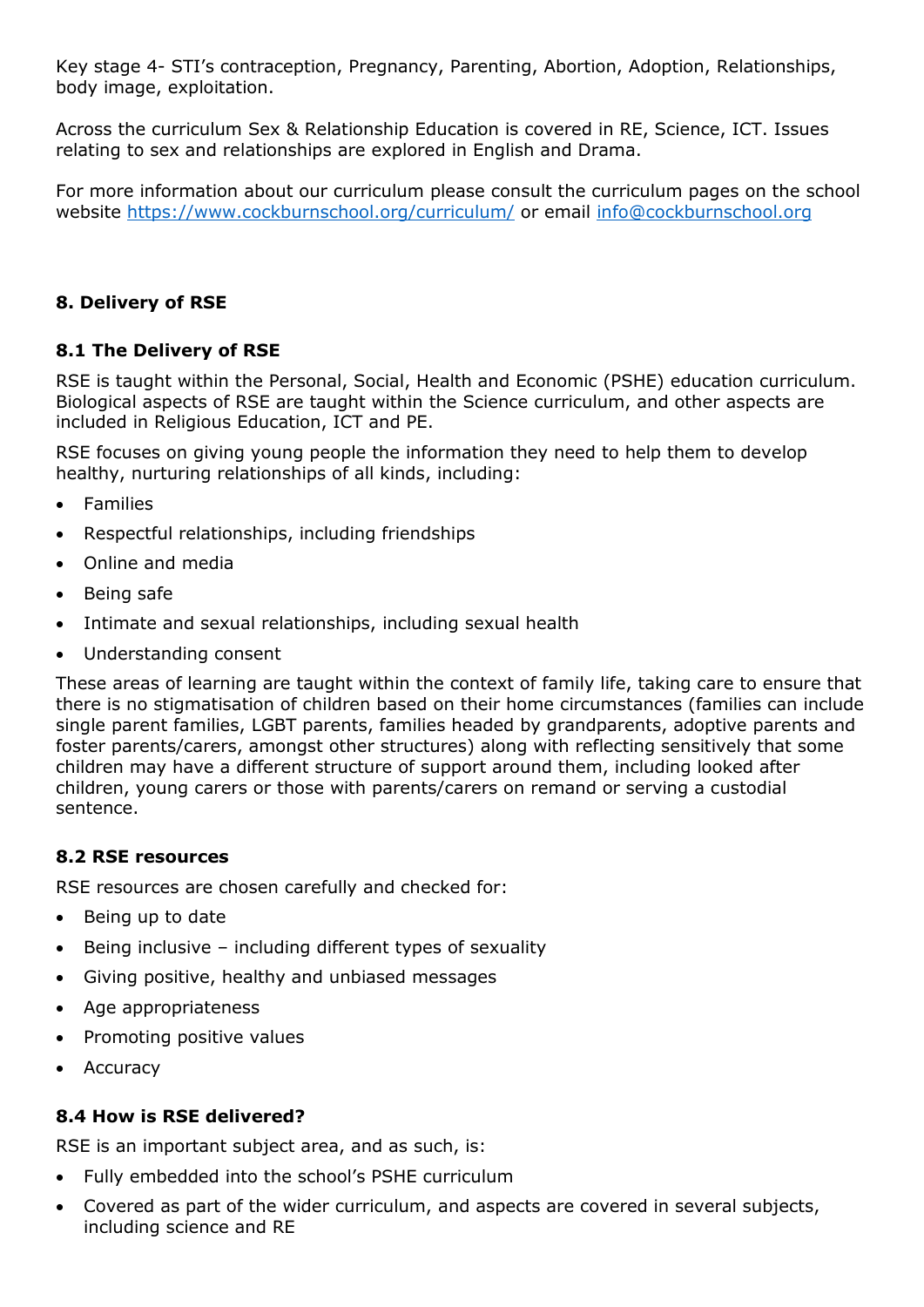## **8.5 Who delivers RSE?**

- Specialist PSHE teaching staff
- Specialist subject teachers e.g. Science and RE teachers
- External agencies may be used to enhance our RSE programme.
- In some cases, school support staff may support the delivery of RSE or carry out one-toone or small group work.

## **8.6 How does the school use external agencies?**

Appropriate and suitably experienced and/or knowledgeable visitors from outside the school may be invited to contribute to the delivery of RSE in the school.

- Visitors are invited into the school because of a particular expertise or contribution they are able to make
- Safeguarding Protocols for Visiting Speakers will be followed prior and during any visit form an external agency
- All visitors will be familiar with, and understand, the school RSE policy and work within it
- Any input to PSHE lessons is part of a planned programme and will be negotiated and agreed with staff in advance
- The input of visitors is monitored and evaluated by staff and students. This evaluation informs future planning.

Our Pastoral and Safeguarding teams provide information to students regarding access to appropriate sexual health services and may support referrals to sexual health services as appropriate.

### **8.7 Ground Rules**

Whichever methods are used, it is necessary for a positive climate to be established, so that rules governing discussion and personal disclosures can be established in order that distress or embarrassment is minimised. The following ground rules will be used in all sessions (these are the basic rules for all PSHE lessons with some additions):

- listen to others
- use positive language about others
- confidentiality no disclosures about any named person
- no interrupting
- try to understand others' points of view
- the right to pass
- show respect
- co-operate
- concentrate
- be mature
- be responsible
- use correct terminology, if not known don't use it write it down as a question, anonymously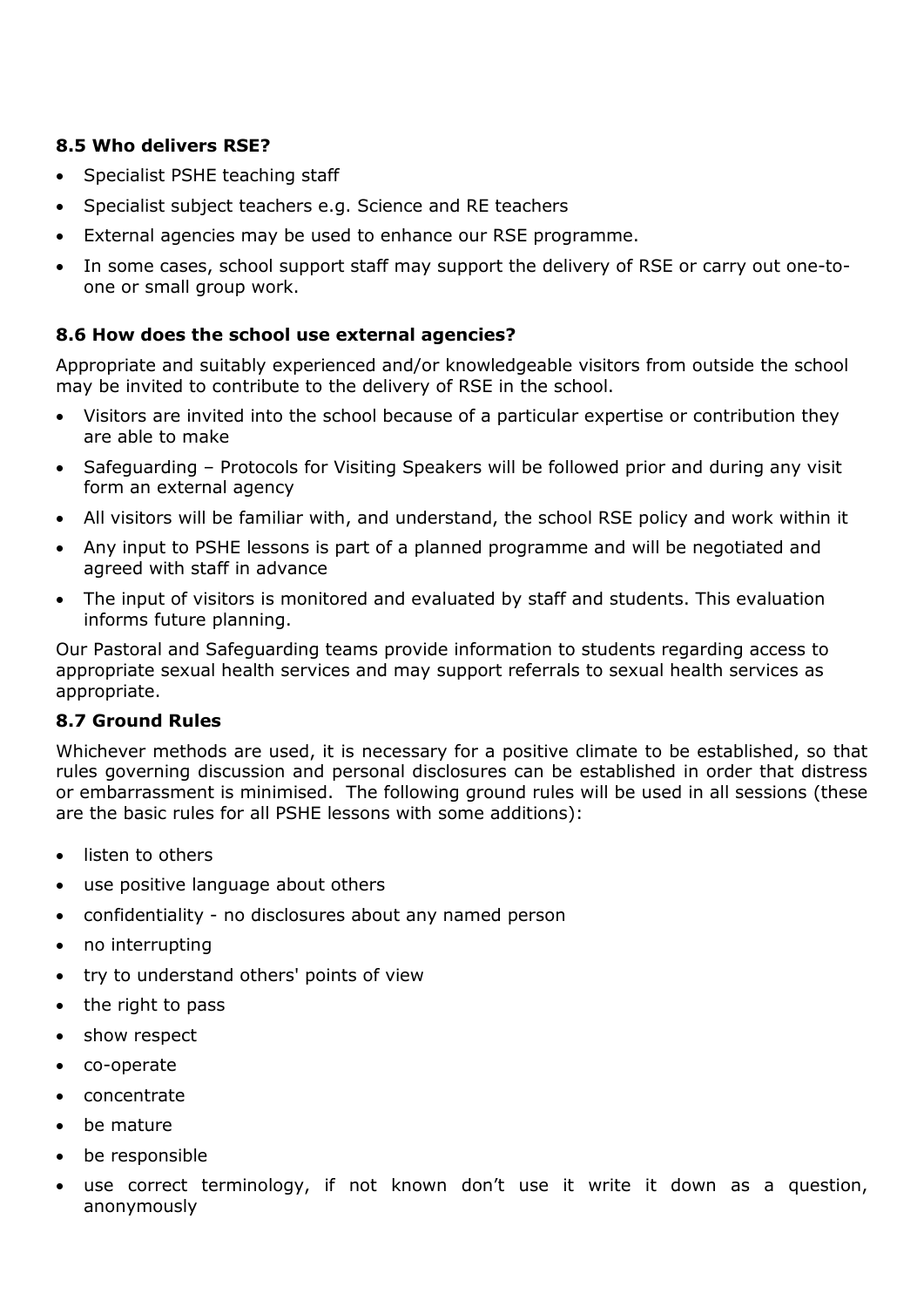## **9. Roles and responsibilities**

## **9.1 The Governing Body**

The Governing Body will approve the RSE policy, and hold the Head of School to account for its implementation.

## **9.2 The Head of School**

The Head of School is responsible for ensuring that RSE is taught consistently across the school, and for managing any requests to withdraw students from the Sex Education components of RSE.

## **9.3 School Staff**

School staff are responsible for:

- Delivering RSE in a sensitive way
- Modelling positive attitudes to RSE at all times
- Monitoring the learning and understanding of the students
- Responding to the needs of individual students which can include the scaffolding of the work to meet the needs of the students and where appropriate additional support as appropriate within the lessons
- Ensuring students can access information regarding sexual health and consent to keep themselves safe.
- Reporting safeguarding concerns in line with the school safeguarding and Child Protection Policy. Where students disclose that they have engaged in sexual activity, the Safeguarding Team will follow the MAT Safeguarding and child protection policy regarding the recording and reporting of incidents. This will include consideration being given to whether it is developmentally appropriate or could be considered harmful.

Staff do not have the right to opt out of teaching RSE. Staff who have concerns about teaching RSE are encouraged to discuss this with the Head of School, so that appropriate support can be provided.

The lead member of staff responsible for delivering the RSE curriculum is the teacher of PSHE.

### **9.4 Students**

Students are expected to engage fully in RSE activities and discussions, and when discussing issues related to RSE, are expected to treat others with respect and sensitivity.

### **10. Parent/Carers' Right to Withdraw**

Section 241 of the Education Act 1993 gives parents the right to withdraw their children from any or all parts of a school's programme of sex and relationships education, other than those elements which are required by the National Curriculum Science Order. The parental right of withdrawal may be exercised by either parent/carer or by a person who has responsibility or care of the child.

Parent/carers have the right to withdraw their children from the components of Sex Education within RSE up to and until 3 terms before the child turns 16 years old. After this point, if the child wishes to receive Sex Education, rather than being withdrawn from lessons, the school will support and arrange this.

Parental/carer requests for withdrawal should be put in writing and addressed to the Head of School.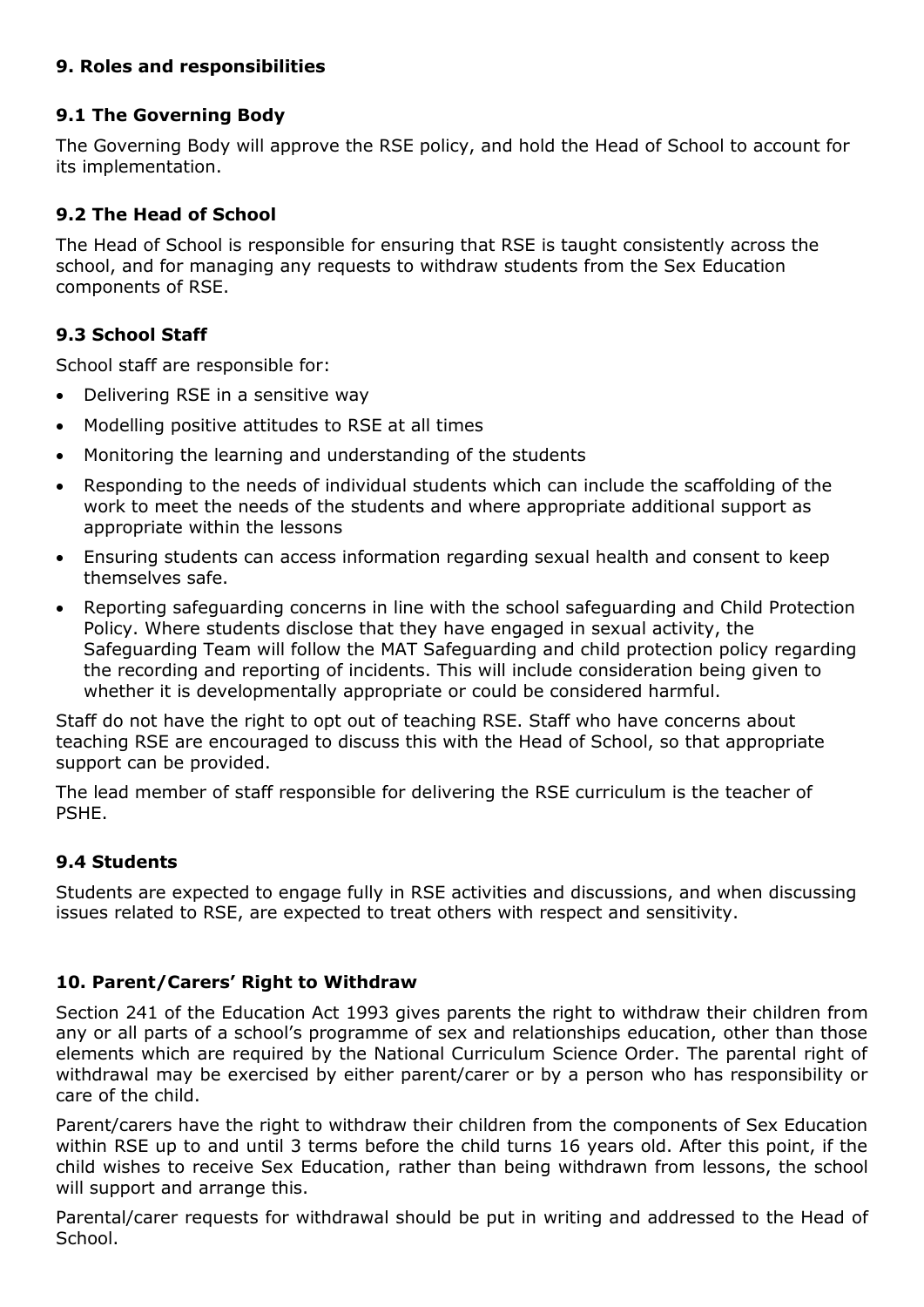The Head of School will discuss the request with parents/carers and take appropriate action.

#### **11. Training**

All staff delivering RSE and PSHE are offered appropriate and relevant training, should they require or request it. Visitors may be invited to contribute to the school RSE programme, such as school nurses or sexual health professionals, to provide support and training to staff teaching RSE.

#### **12. Monitoring arrangements**

The delivery of RSE is monitored by Senior Leadership Team and Senior Leaders from within Cockburn MAT. Monitoring and evaluation of the RSE programme is conducted using a variety of informal activities, which have been built into the programme.

- Learning walks of RSE lessons
- Student voice
- Informal discussions within and beyond the lesson
- Staff evaluation of the RSE programme
- Students' self-assessment
- End of Unit assessments

Students' development in RSE will be monitored by class teachers as part of our internal assessment systems.

### **13. Equal Opportunities Policy**

Within this school there is a commitment to creating an environment which enables every individual to be valued and succeed. This means ensuring that all students have equal access to all opportunities, regardless of ability, and that all staff and students are valued irrespective of gender, race, creed, disability or sexuality.

Equal Opportunities are not just about educational provision. It concerns the attitudes we all hold towards various groups and minorities within society. Staff and students are developing awareness that their attitude on race, gender and mental and physical disability play some part in the opportunities enjoyed by the individuals who constitute these groups.

We encourage the students to believe in themselves as individuals and in their right to take a pride in themselves for being different.

We encourage students to explore, understand and appreciate the different attitudes and behaviours of other cultures and religions.

We want our students to become articulate, confident and self-disciplined individuals, responsible for their own behaviour and caring for others.

We do not tolerate bullying of any kind including homophobic bullying.

We want to encourage students to develop the necessary skills to respond to stereotypical assumptions about themselves and others.

Equality lies at the heart of the quality of education and all staff share a personal, pastoral and curricular responsibility for implementing a whole school programme that meets the needs and responds to the different abilities of all students.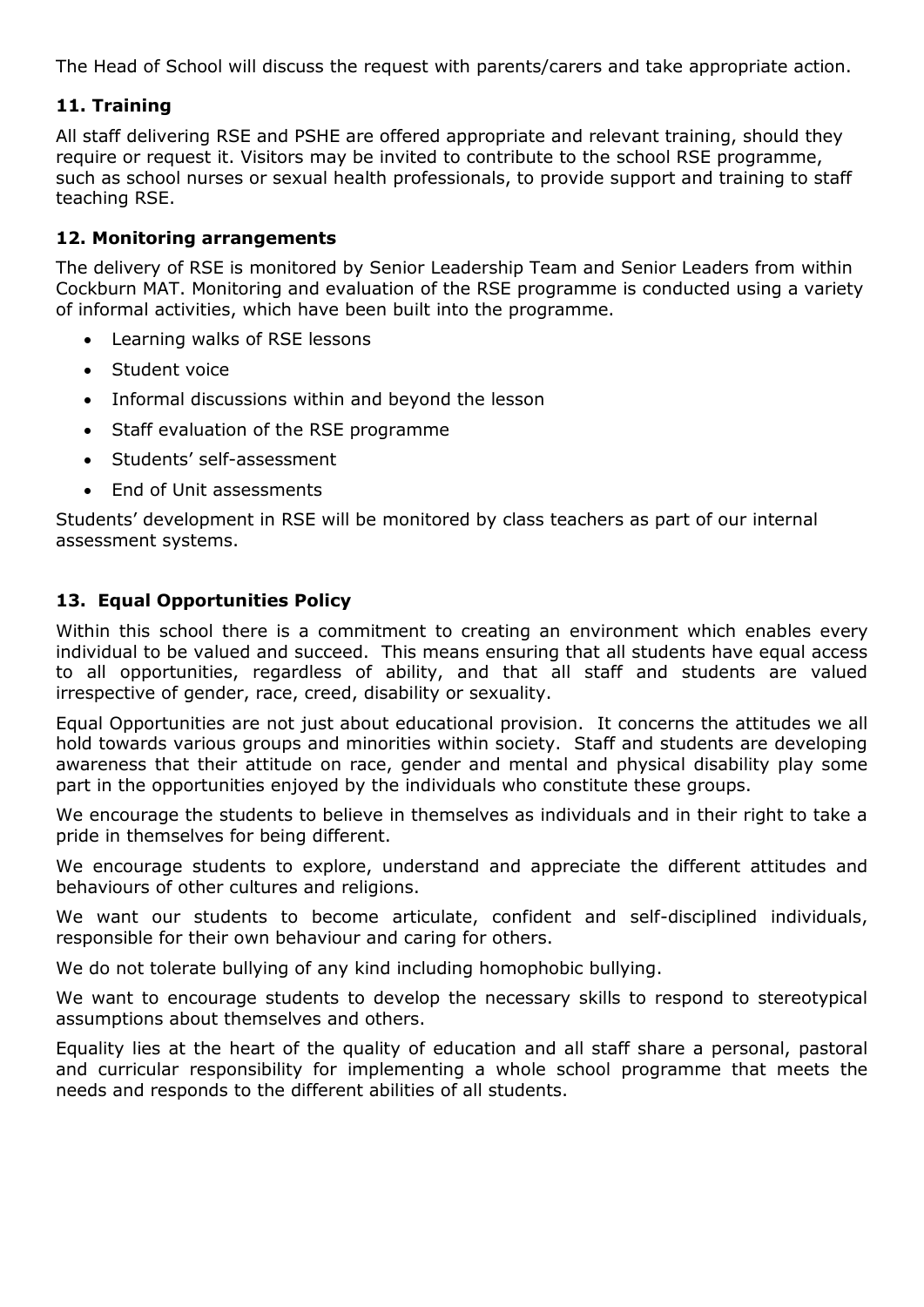## **14. Linked Policies**

- Relationships Education, Relationships and Sex Education (RSE) and Health Education
- Sexual Violence and sexual harassment between children in schools and colleges
- COCKBURN SCHOOL Protocols for Visitors and Guest Speakers
- [Children and Social Work Act 2017](http://www.legislation.gov.uk/ukpga/2017/16/section/34/enacted)
- [Education Act 1996.](http://www.legislation.gov.uk/ukpga/1996/56/contents)

The guidance should be read in conjunction with:

- Keeping Children Safe in Education (statutory guidance)
- Respectful school Communities: Self Review and Signposting Tool (a tool to support a whole school approach that promotes respect and discipline)
- Behaviour and Discipline in Schools (advice for schools, including advice for appropriate behaviour between pupils)
- Equality Act 2010 and schools
- SEND code of practice: 0 to 25 years (statutory guidance)
- Alternative Provision (statutory guidance)
- Mental Health and Behaviour in Schools (advice for schools)
- Preventing and Tackling Bullying (advice for schools, including advice on cyberbullying)
- Sexual violence and sexual harassment between children in schools (advice for schools)
- The Equality and Human Rights Commission Advice and Guidance (provides advice on avoiding discrimination in a variety of educational contexts)
- Promoting Fundamental British Values as part of SMSC in schools (guidance for maintained schools on promoting basic important British values as part of pupils' spiritual, moral, social and cultural (SMSC)
- SMSC requirements for independent schools (guidance for independent schools on how they should support pupils' spiritual, moral, social and cultural development).
- National Citizen Service guidance for schools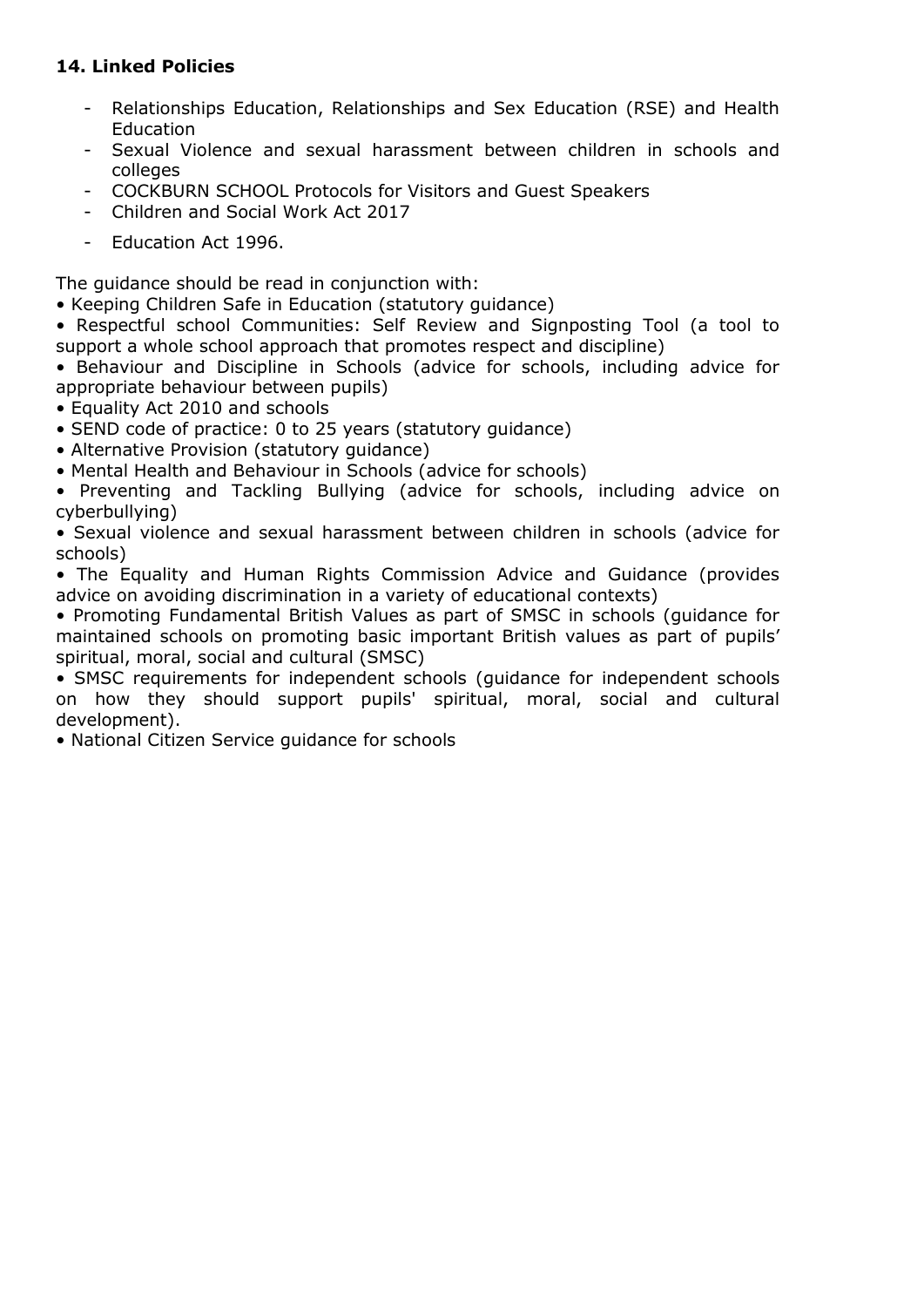Appendix 1: By the end of secondary education students should know

| <b>TOPIC</b>                                             | <b>STUDENTS SHOULD KNOW</b>                                                                                                                                                                                                                                                                                                                                                                                                                                                                                                                                                                                                                                                                                                                                                                                                                                                                                                                                                                                                                                                                                                                                                                                                                                                                                                                                                                                                                                                                                                                                                 |
|----------------------------------------------------------|-----------------------------------------------------------------------------------------------------------------------------------------------------------------------------------------------------------------------------------------------------------------------------------------------------------------------------------------------------------------------------------------------------------------------------------------------------------------------------------------------------------------------------------------------------------------------------------------------------------------------------------------------------------------------------------------------------------------------------------------------------------------------------------------------------------------------------------------------------------------------------------------------------------------------------------------------------------------------------------------------------------------------------------------------------------------------------------------------------------------------------------------------------------------------------------------------------------------------------------------------------------------------------------------------------------------------------------------------------------------------------------------------------------------------------------------------------------------------------------------------------------------------------------------------------------------------------|
| <b>Families</b>                                          | That there are different types of committed, stable relationships<br>$\bullet$<br>How these relationships might contribute to human happiness and their<br>$\bullet$<br>importance for bringing up children<br>What marriage is, including their legal status e.g. that marriage carries<br>legal rights and protections not available to couples who are cohabiting or<br>who have married, for example, in an unregistered religious ceremony<br>Why marriage is an important relationship choice for many couples and<br>why it must be freely entered into<br>The characteristics and legal status of other types of long-term<br>relationships<br>The roles and responsibilities of parents with respect to raising of<br>children, including the characteristics of successful parenting<br>How to: determine whether other children, adults or sources of<br>information are trustworthy: judge when a family, friend, intimate or other<br>relationship is unsafe (and to recognise this in others' relationships); and,<br>how to seek help or advice, including reporting concerns about others, if<br>needed                                                                                                                                                                                                                                                                                                                                                                                                                                                     |
| Respectful<br>relationships,<br>including<br>friendships | The characteristics of positive and healthy friendships (in all contexts,<br>$\bullet$<br>including online) including: trust, respect, honesty, kindness, generosity,<br>boundaries, privacy, consent and the management of conflict, reconciliation<br>and ending relationships. This includes different (non-sexual) types of<br>relationship<br>Practical steps they can take in a range of different contexts to improve<br>or support respectful relationships<br>How stereotypes, in particular stereotypes based on sex, gender, race,<br>religion, sexual orientation or disability, can cause damage (e.g. how they<br>might normalise non-consensual behaviour or encourage prejudice)<br>• That in school and in wider society they can expect to be treated with<br>respect by others, and that in turn they should show due respect to others,<br>including people in positions of authority and due tolerance of other people's<br>beliefs<br>About different types of bullying (including cyberbullying), the impact of<br>bullying, responsibilities of bystanders to report bullying and how and where<br>to get help<br>That some types of behaviour within relationships are criminal, including<br>violent behaviour and coercive control<br>What constitutes sexual harassment and sexual violence and why these<br>are always unacceptable<br>The legal rights and responsibilities regarding equality (particularly with<br>reference to the protected characteristics as defined in the Equality Act<br>2010) and that everyone is unique and equal |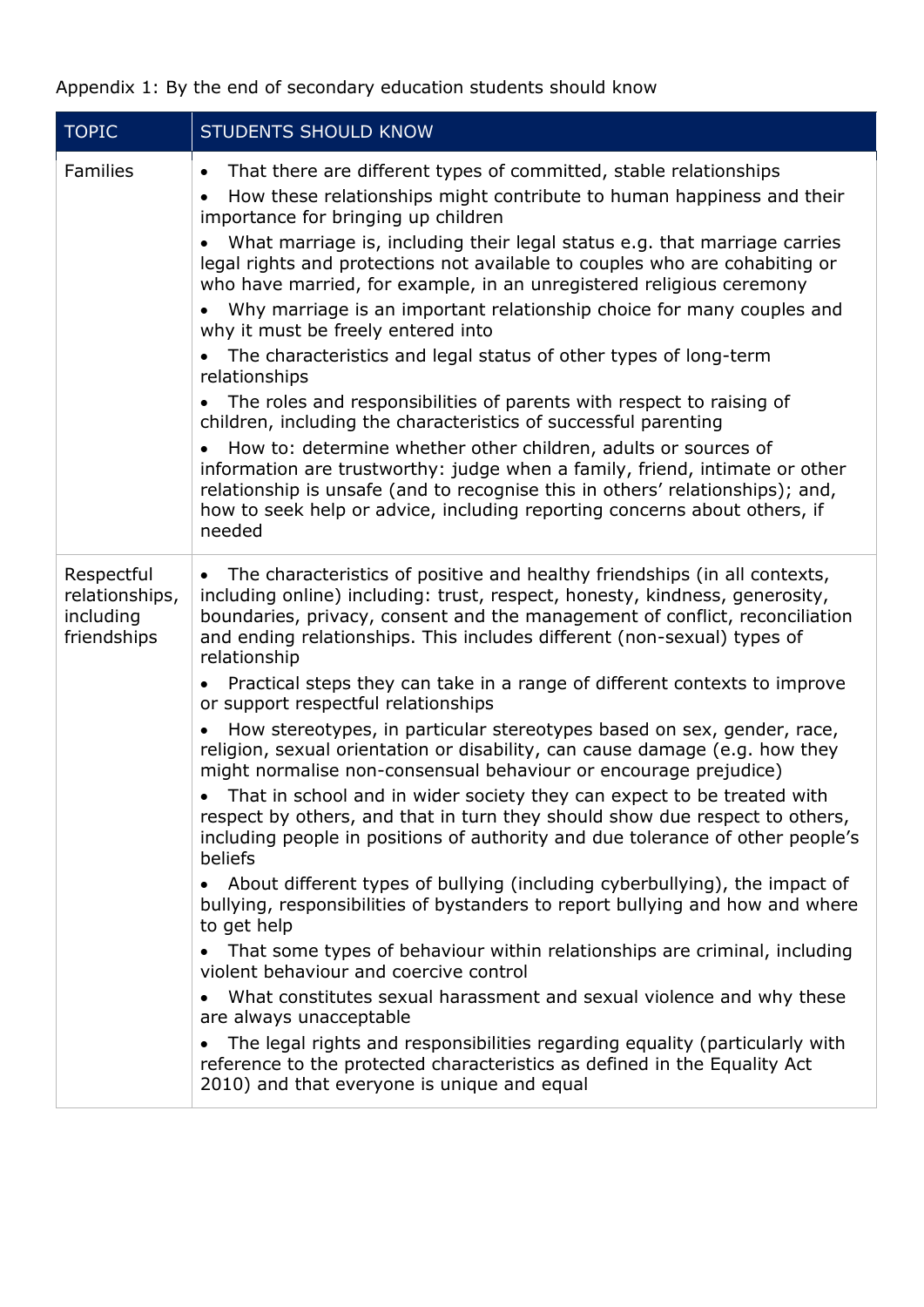| <b>TOPIC</b>        | <b>STUDENTS SHOULD KNOW</b>                                                                                                                                                                                                                                                                                                                                                                                                                                                                                                                                                                                                                                                                                                                                                                                                                                                                                                                                                                                                                                                                                     |
|---------------------|-----------------------------------------------------------------------------------------------------------------------------------------------------------------------------------------------------------------------------------------------------------------------------------------------------------------------------------------------------------------------------------------------------------------------------------------------------------------------------------------------------------------------------------------------------------------------------------------------------------------------------------------------------------------------------------------------------------------------------------------------------------------------------------------------------------------------------------------------------------------------------------------------------------------------------------------------------------------------------------------------------------------------------------------------------------------------------------------------------------------|
| Online and<br>media | Their rights, responsibilities and opportunities online, including that the<br>$\bullet$<br>same expectations of behaviour apply in all contexts, including online<br>About online risks, including that any material someone provides to<br>another has the potential to be shared online and the difficulty of removing<br>potentially compromising material placed online<br>Not to provide material to others that they would not want shared further<br>and not to share personal material which is sent to them<br>What to do and where to get support to report material or manage issues<br>$\bullet$<br>online<br>The impact of viewing harmful content<br>$\bullet$<br>That specifically sexually explicit material e.g. pornography presents a<br>distorted picture of sexual behaviours, can damage the way people see<br>themselves in relation to others and negatively affect how they behave<br>towards sexual partners<br>That sharing and viewing indecent images of children (including those<br>created by children) is a criminal offence which carries severe penalties<br>including jail |
|                     | How information and data is generated, collected, shared and used online<br>$\bullet$                                                                                                                                                                                                                                                                                                                                                                                                                                                                                                                                                                                                                                                                                                                                                                                                                                                                                                                                                                                                                           |
| Being safe          | The concepts of, and laws relating to, sexual consent, sexual exploitation,<br>$\bullet$<br>abuse, grooming, coercion, harassment, rape, domestic abuse, forced<br>marriage, honour-based violence and FGM, and how these can affect current<br>and future relationships<br>How people can actively communicate and recognise consent from others,<br>including sexual consent, and how and when consent can be withdrawn (in<br>all contexts, including online)                                                                                                                                                                                                                                                                                                                                                                                                                                                                                                                                                                                                                                                |